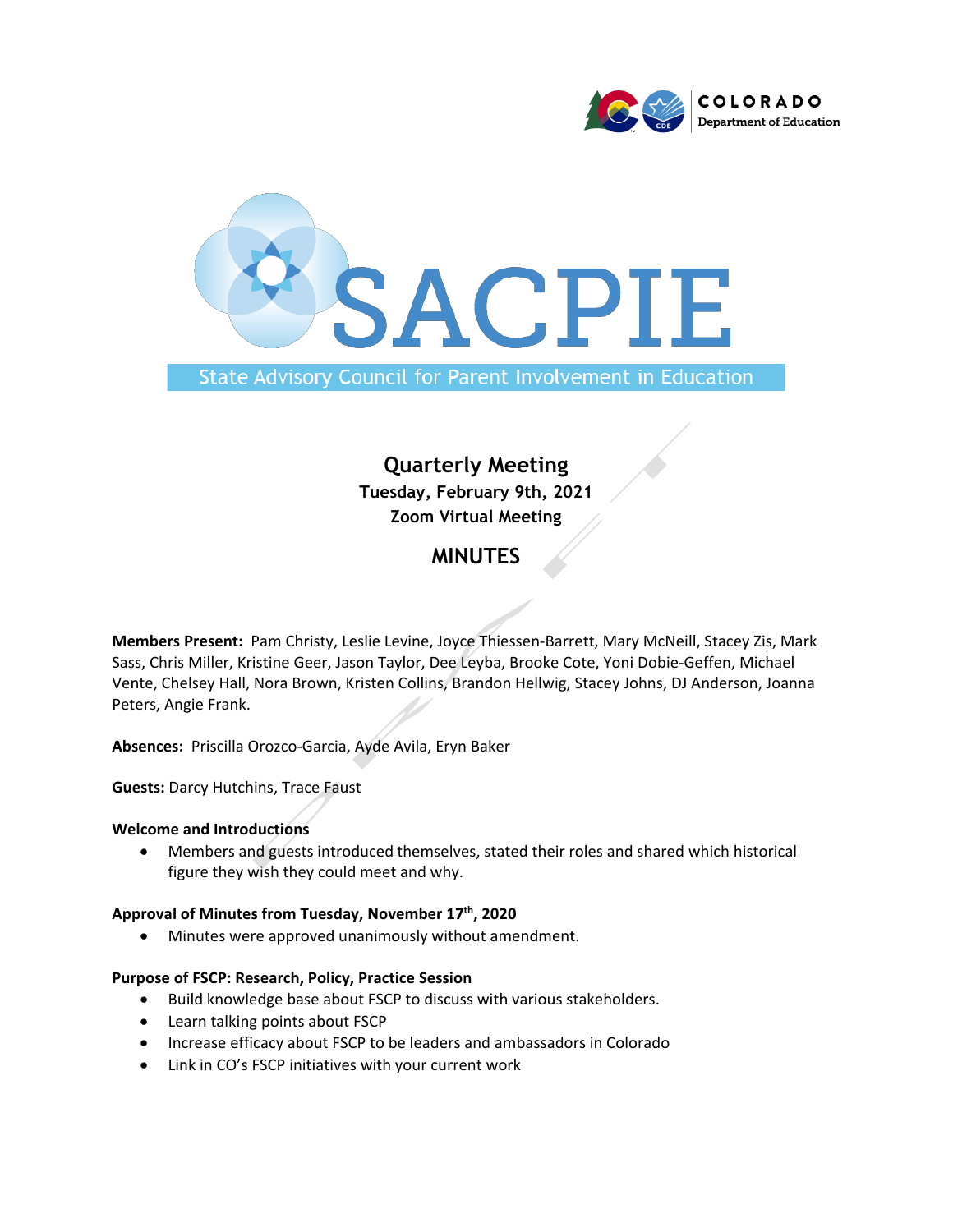# **FSCP Theory and Research Base:**

- Ecological Systems Theory (Bronfenbrenner, 1979) How social environments affect human development: Microsystem and Mesosytem
- Overlapping Spheres of Influence (Epstein, 1995) Factors influencing effective partnering: Experiences, Beliefs, Practices.
- Motivation and Efficacy (Hoover-Dempsey and Sandler, 1997) Level 1: Personal Motivators, Parents Perception of Contextual Invitations to Involvement, School/Program Responsiveness to Family Life Context Variables. Level 2: Learning Mechanisms Engaged by Parents during Involvements Activities, Level 3: Mediated by Student Perception of Learning Mechanisms Engaged by Parents Level 4: Student Proximal Attributes Conductive to Achievement Level 5: Student Achievement
- Dual Capacity-Building Framework (Mapp, 2019) The Challenge, Essential Conditions, Policy and Program Goals, Capacity Outcomes

# **Student, Staff, and Family Outcomes:**

- Student Outcomes: Increased attendance and higher reading comprehension. Improved homework completion and enjoyment.
- Staff Outcomes: Increased respect for families' strength and efforts. Greater readiness to involve all families in new ways.
- Family Outcomes: Increased awareness of student progress and how to help students do better. Increased feeling of ownership of school

# **District Wide Program of Partnership**:

- Document and Evaluate
- Celebrate Milestones
- Share Knowledge
- Guide Learning
- Create Awareness
- Align Program & Policy

# **School-Level Partnership Structures. Implementing the Framework of National Standards for Family-School Partnerships:**

- Welcoming All Families into the School Community
- Communicating Effectively
- Supporting Student Success
- Speaking Up for Every Child
- Sharing Power and Sharing Leadership
- Collaborating with the Community
- Action Planning and Evaluating

## **Director of FSCP Role:**

- Coordinate FSCP Work Across CDE with Go Team and Cabinet
- Supporting District-Level Contacts with Coffee Chats, Promising Partnership Practices, Accountability Committee Trainings, and Individual District Request
- Staffing SACPIE
- Other Projects such as Preservice Consortium, SEA Group, and Action for Healthy Kids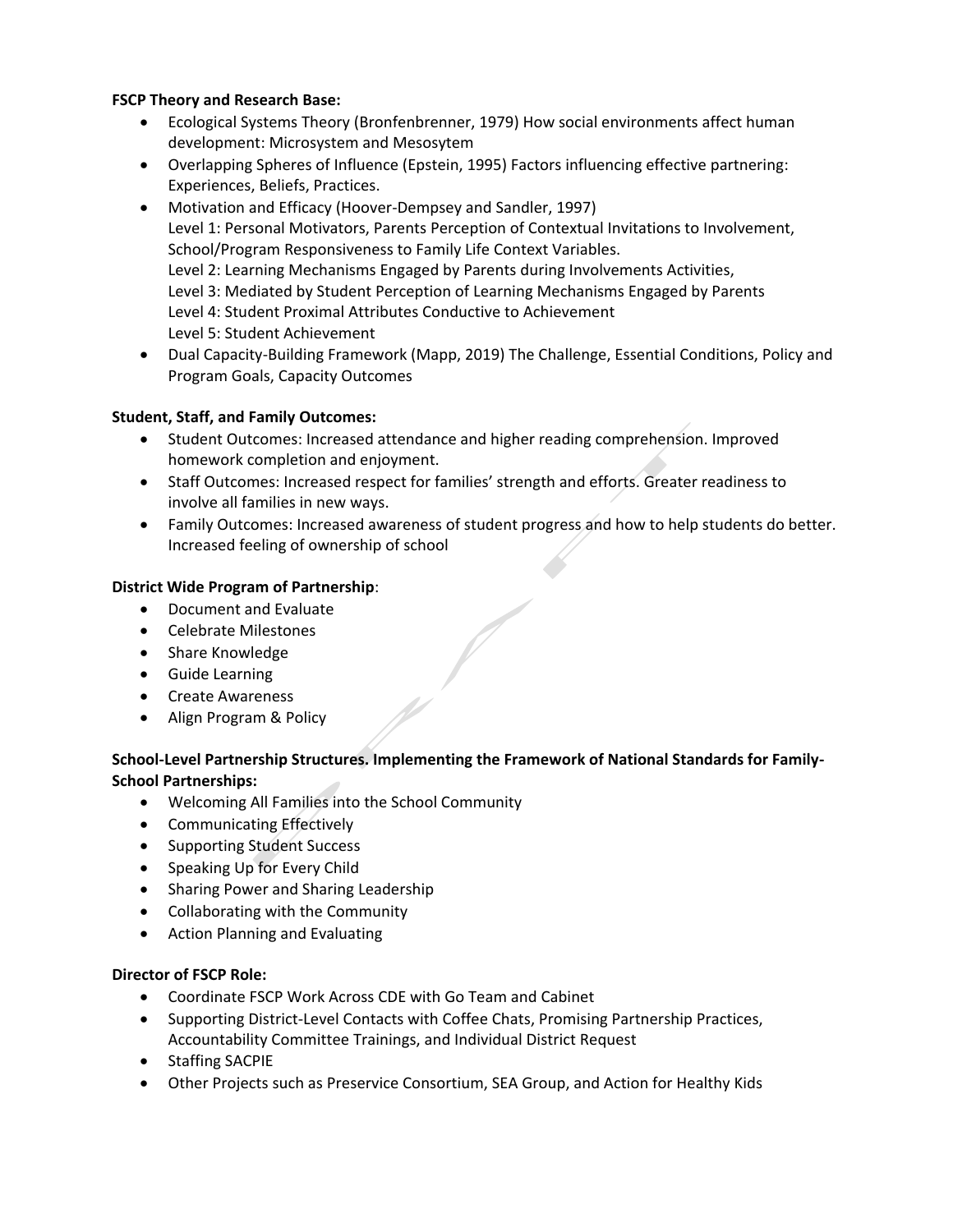#### **Using the Rubrics:**

Step 1: Individuals rate the site's partnership efforts Step 2: Stakeholders discuss the ratings with one another Step 3: The group establishes improvement goals and next steps to help meet those goals.

## **Full Council Meetings:**

May 18<sup>th</sup>, 2021 August 17th, 2021 November 16<sup>th</sup>, 2021 \*Members must attend at least three meetings per year \*Meeting locations and times dependent on COVID-19.

Please share any announcements and provide your feedback at any time to: **Leslie Levine** at [ltlevine@strength.org](mailto:ltlevine@strength.org) **Dee Leyba** at [dleyba@lajunta.k12.co.us](mailto:dleyba@lajunta.k12.co.us) **Darcy Hutchins** a[t Hutchins\\_d@cde.state.co.us](mailto:Hutchins_d@cde.state.co.us)

# **FEBRUARY 9TH 2021 QUARTERLY SACPIE MEETING RESOURCES**

**Joyce Thiessen-Barrett:** 2020-21 Multi-Tiered Family, School and Community Partnership. This link is for registering for our Multi-Tiered FSCP Class starting 2/22:<https://www.surveymonkey.com/r/7NMFFT9>

**Mary McNeill:** Avani Digler - Motivational Interviewing Training - [https://www.naturalhighs.org](https://www.naturalhighs.org/)

**Joanna Peters:** [https://www.eventbrite.com/e/building-relationships-with-parents-students-tickets-](https://www.eventbrite.com/e/building-relationships-with-parents-students-tickets-136034672367?aff=ebdssbonlinesearch)[136034672367?aff=ebdssbonlinesearch](https://www.eventbrite.com/e/building-relationships-with-parents-students-tickets-136034672367?aff=ebdssbonlinesearch)

**Yoni Dobie-Geffen (Climb Higher):** Here is more information about the Education Leadership Council: <https://sites.google.com/a/state.co.us/education-leadership-council>

**Yoni Dobie-Geffen (Climb Higher):** Feel free to reach out to me a[t yoni@climbhighercolorado.org](mailto:yoni@climbhighercolorado.org)

**Chelsey Hall- She/hers:** Colorado Dept. of Human Services, Family and Community Engagement Plan: <https://drive.google.com/file/d/1p78cUw99th-nPv1oNTbfLE8hGEpFkIsR/view?usp=sharing> [Chelsey.hall@state.co.us](mailto:Chelsey.hall@state.co.us)